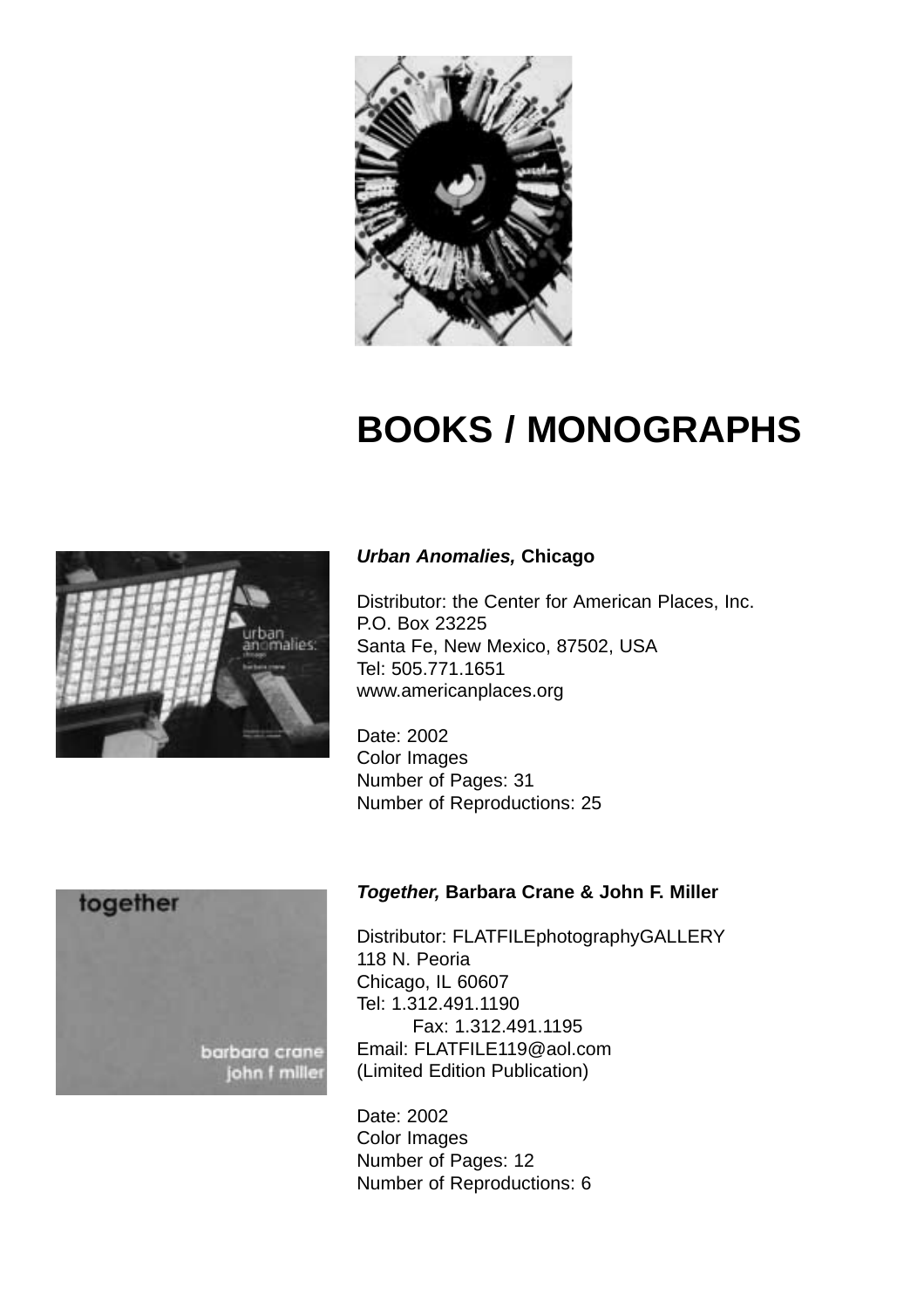

**Barbara Crane:** *Chicago Loop*

LaSalle Bank Photography Collection

Distributor: D.A.P./Distributed Art Publishers 155 Sixth Avenue, 2nd Floor, New York, New York, 10013, USA Tel: 212.627.1999 Fax: 212.627.9484

Date: 2001 Black & White Images Number of Pages: 64 Number of Reproductions: 40



## **Barbara Crane:** *From Coloma to Covert*

Availability: Unpublished at this time.

Date: Upcoming Black & White Images Number of Pages: 44 Number of Reproductions: Approximately: 35



## **Barbara Crane:** *Photographs 1948-1980*

Distributor: OUT OF PRINT Possibly Available through: Barbara Crane Studio 1017 W. Jackson #1A Chicago, IL 60607 Tel: 312.226.7073 Fax: 312.226.9797

*or*

Center for Creative Photography/University of Arizona Tucson, AZ, 85721, USA Tel: 520.621.7968